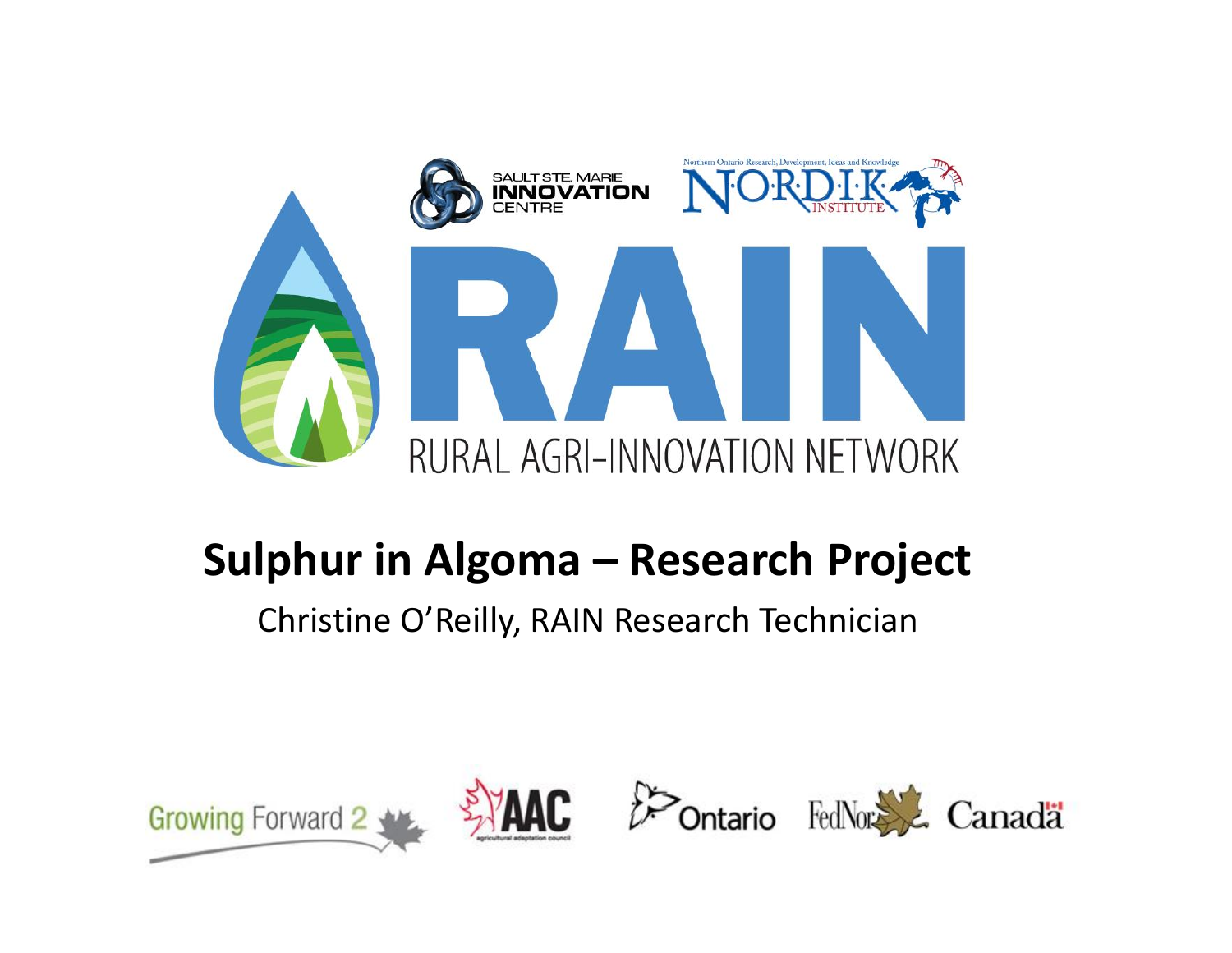

- $"$  S in plant nutrition
- Historical S applications
- $"$  Recent work on S in Ontario
- RAIN's S project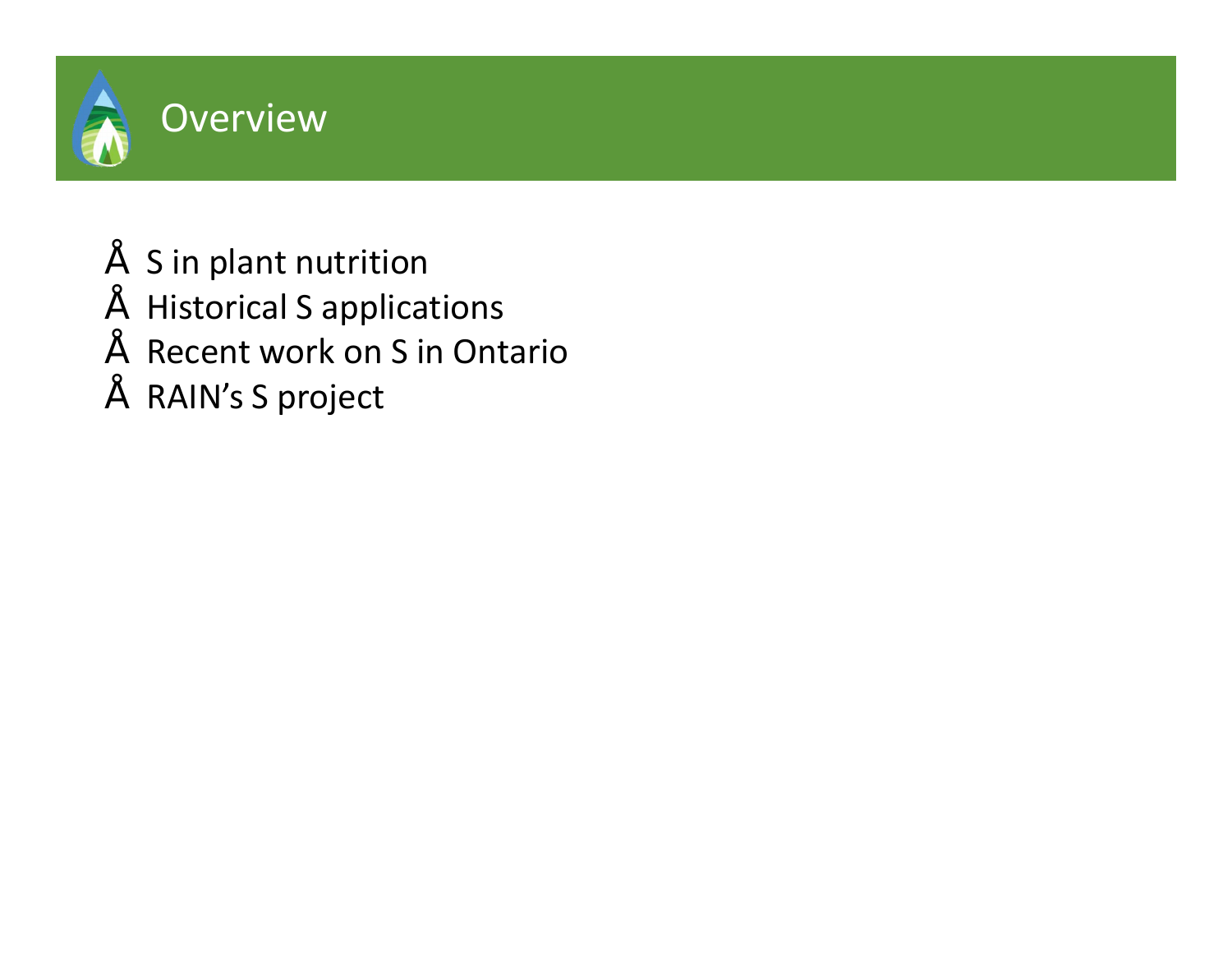

## Why do plants need sulphur (S)?

- $"$  form amino acids
- $"$  develop enzymes and vitamins
- produce seeds
- make chlorophyll
- legumes need sulphur for nitrogen fixation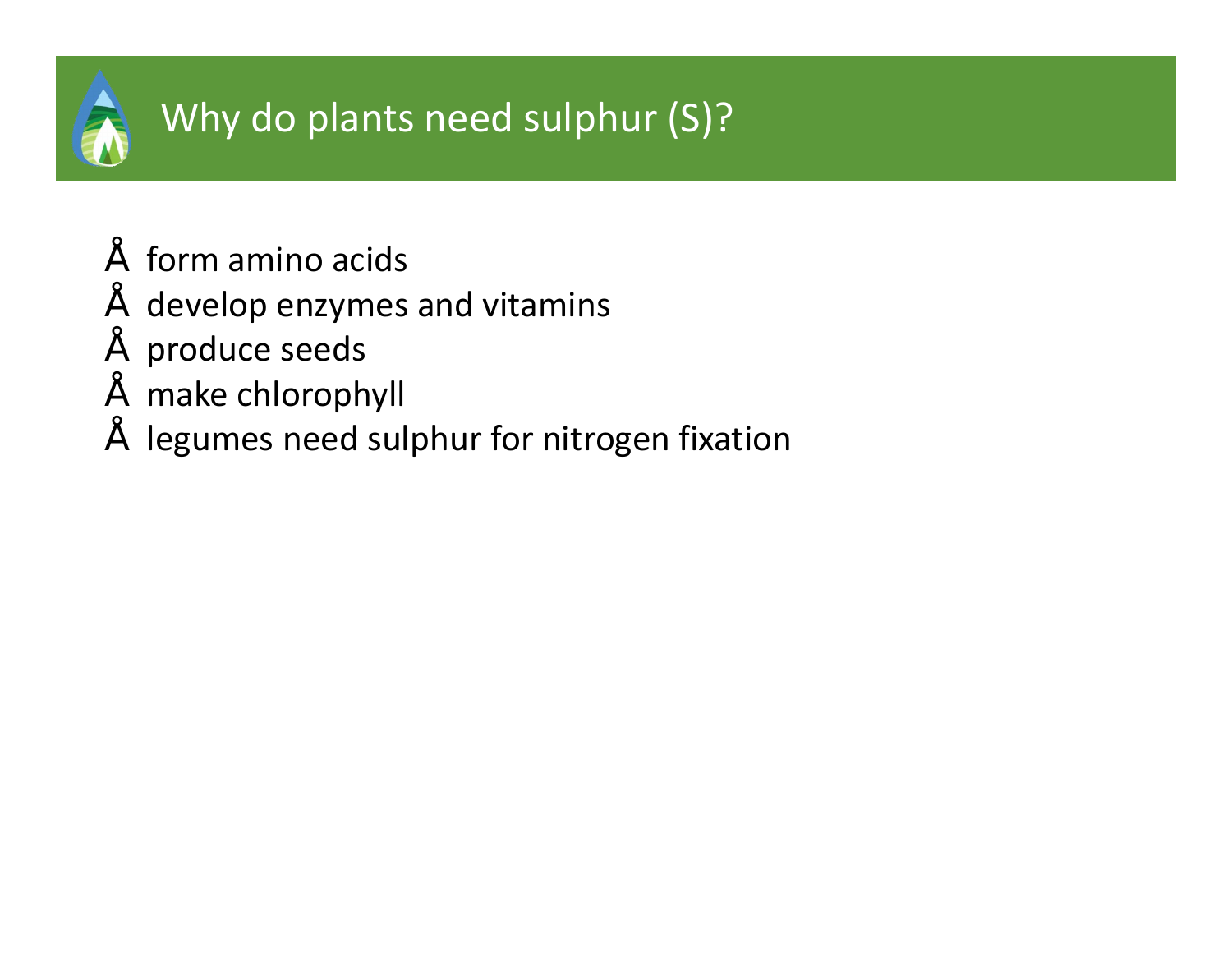

In the past, enough S was added to fields without farmers needing to manage it:

- through acid rain caused by industrial air pollution
- as an unlisted nutrient in older fertilizer blends



Photo credit: joelbeeb

Environmental measures, recession, and refined fertilizer blends have reduced the amount of incidental sulphur being deposited on fields.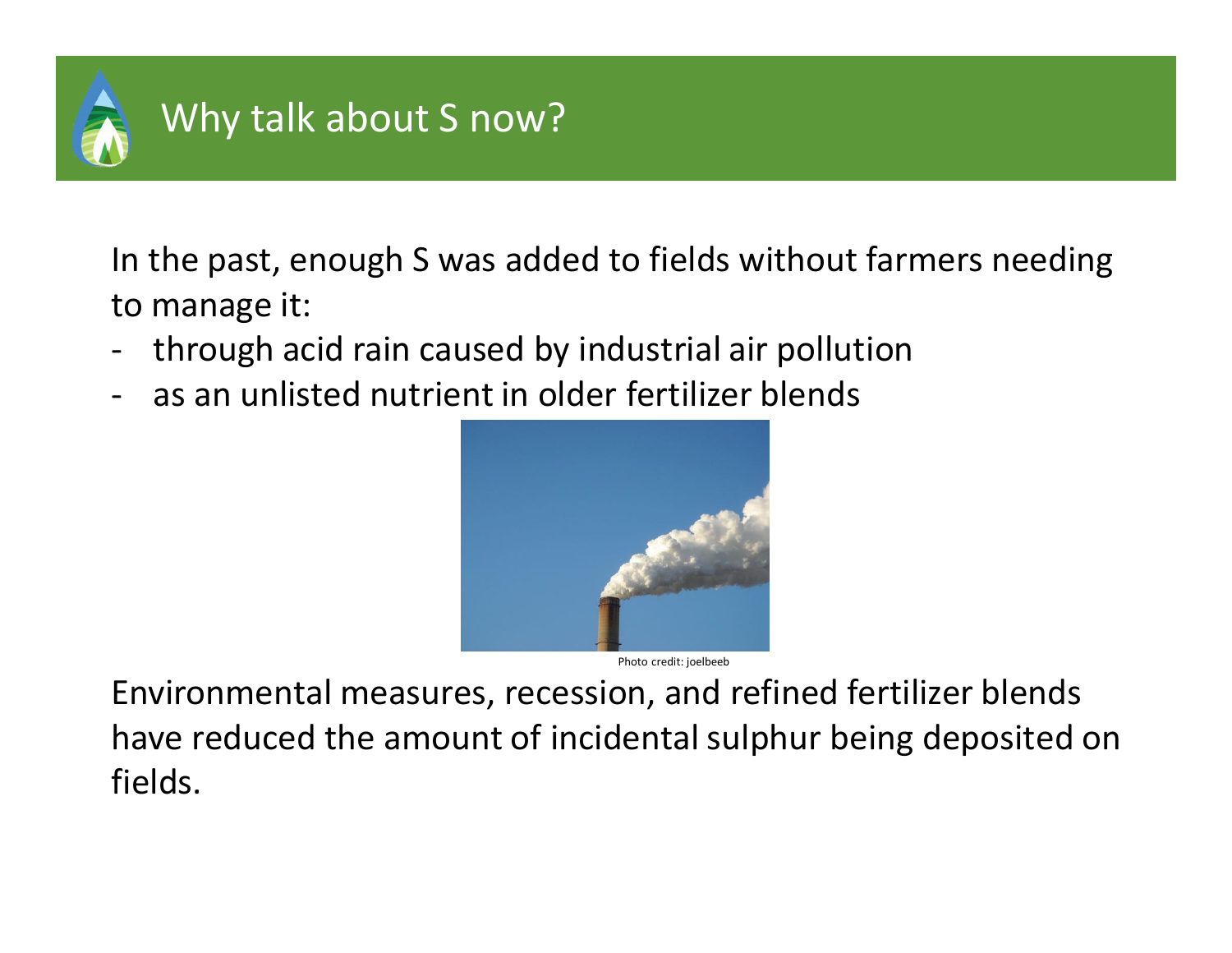

Ontario has no sulphur fertilizer recommendations.

There are three ways crop nutrient requirements are assessed/recommended in Ontario:

- 1. Soil nutrient test
- 2. Plant tissue analysis
- 3. Crop removal values

OMAFRA put out an interim recommendation in 2012 that canola growers apply  $15 - 25$  lb/ac S to prevent deficiencies.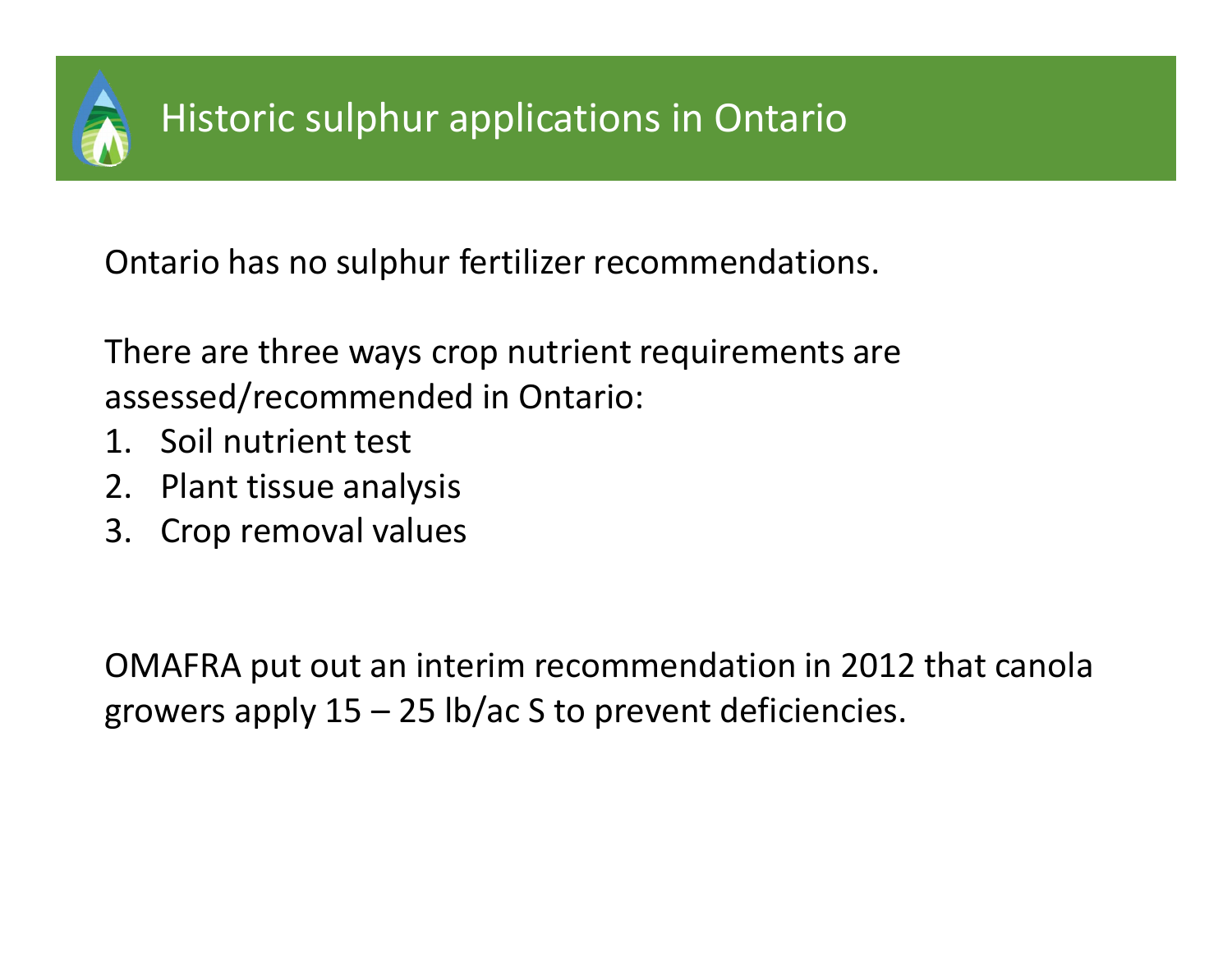

In most trials, responses to S fertilizer are inconsistent.

Results from recent work make it difficult to predict how future S recommendations will be made:

- 1. Soil nutrient test levels are not a reliable indicator of plant response to fertilizer.
- 2. Ontario doesn't have critical S tissue levels for crops at different stages of development.
- 3. While S crop removal values are known for some common field crops, until response is consistent this is not the most economic method.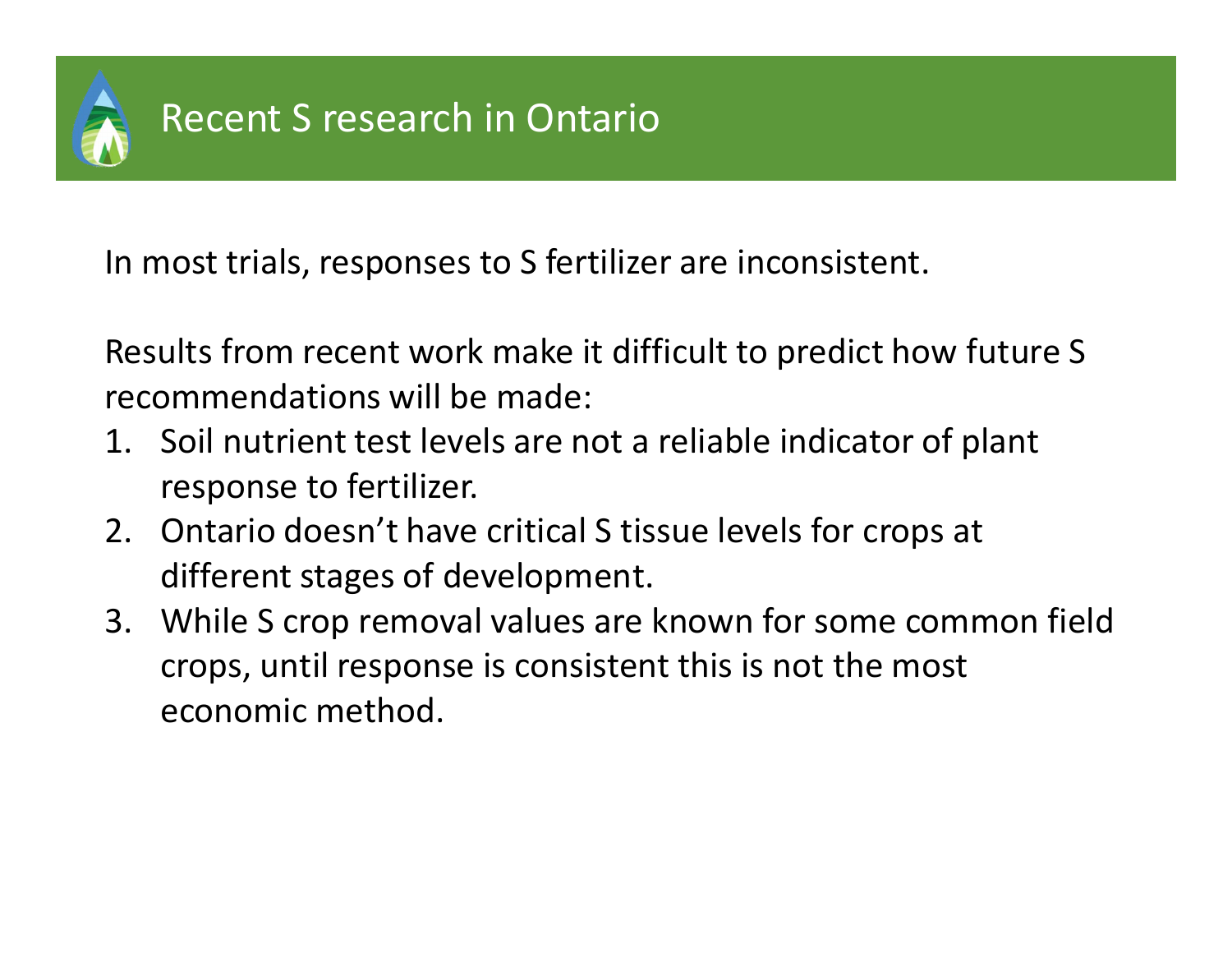

*Brassica* spp. are known to have a high sulphur requirement than other types of crops.

McKeown and Bakker (2003) found that a late season cabbage responded to sulphur applications when the soil test was between 13 and 19 ppm, but broccoli did not.

Lauzon and Haupt (unpublished) found that alfalfa – a legume, not a brassica – responded to S applications after  $2^{nd}$  and  $3^{rd}$  cut when canola did not.

These results suggest biennials/perennials have higher S requirements than annuals.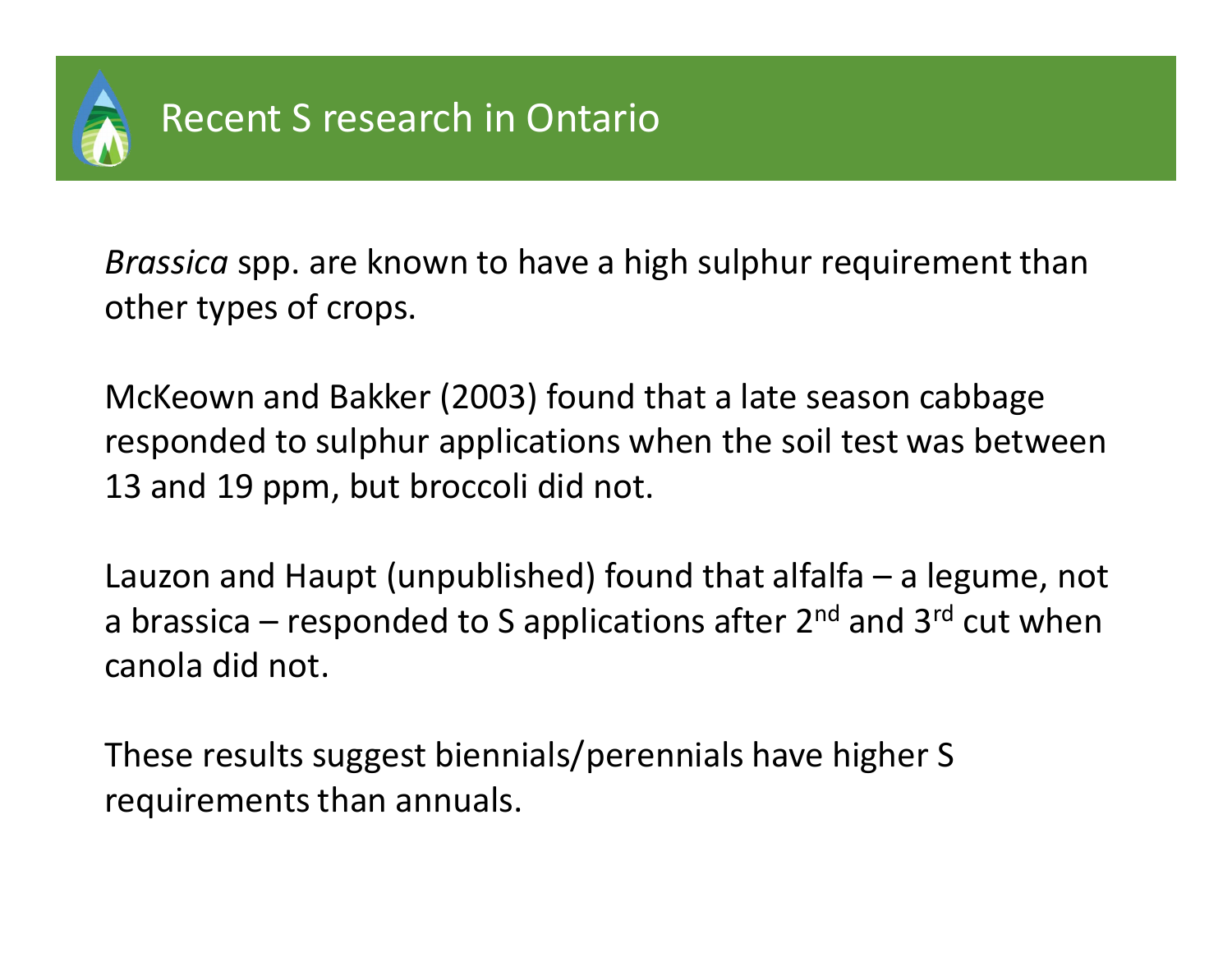

### **Economics of sulphur fertilizer on brassica crops (funded by Growing Forward 2/FedNor)**

• *Research priorities: forage improvement, crop portfolio diversification, storage*

Should Algoma farmers be applying sulphur to their crops? If so, what is the most economic rate of application (MERS)?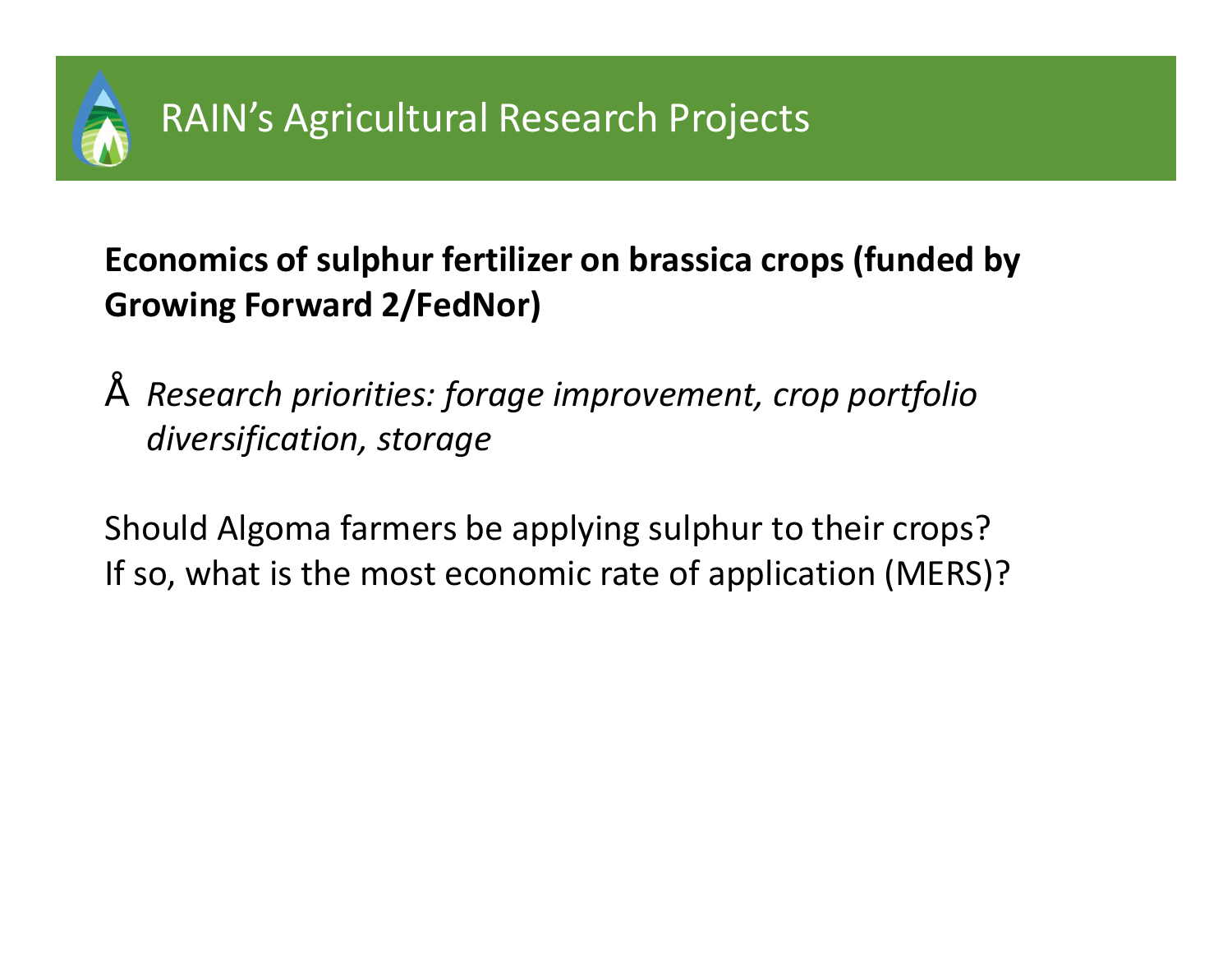### Economic Impact of S Fertilization on Brassica Crops

RAIN will be starting a project in 2017 to assess whether Algoma farmers would benefit from applying S.

Focus around brassica crops because:

- Brassicas have a higher S demand than other non-leguminous crops
- Brassicas are grown in Algoma's three key agricultural sectors:
	- o Market gardens: broccoli, cauliflower, cabbage, Brussels sprouts
	- o Cash crops: canola
	- o Beef production: forage radish, turnips, kale

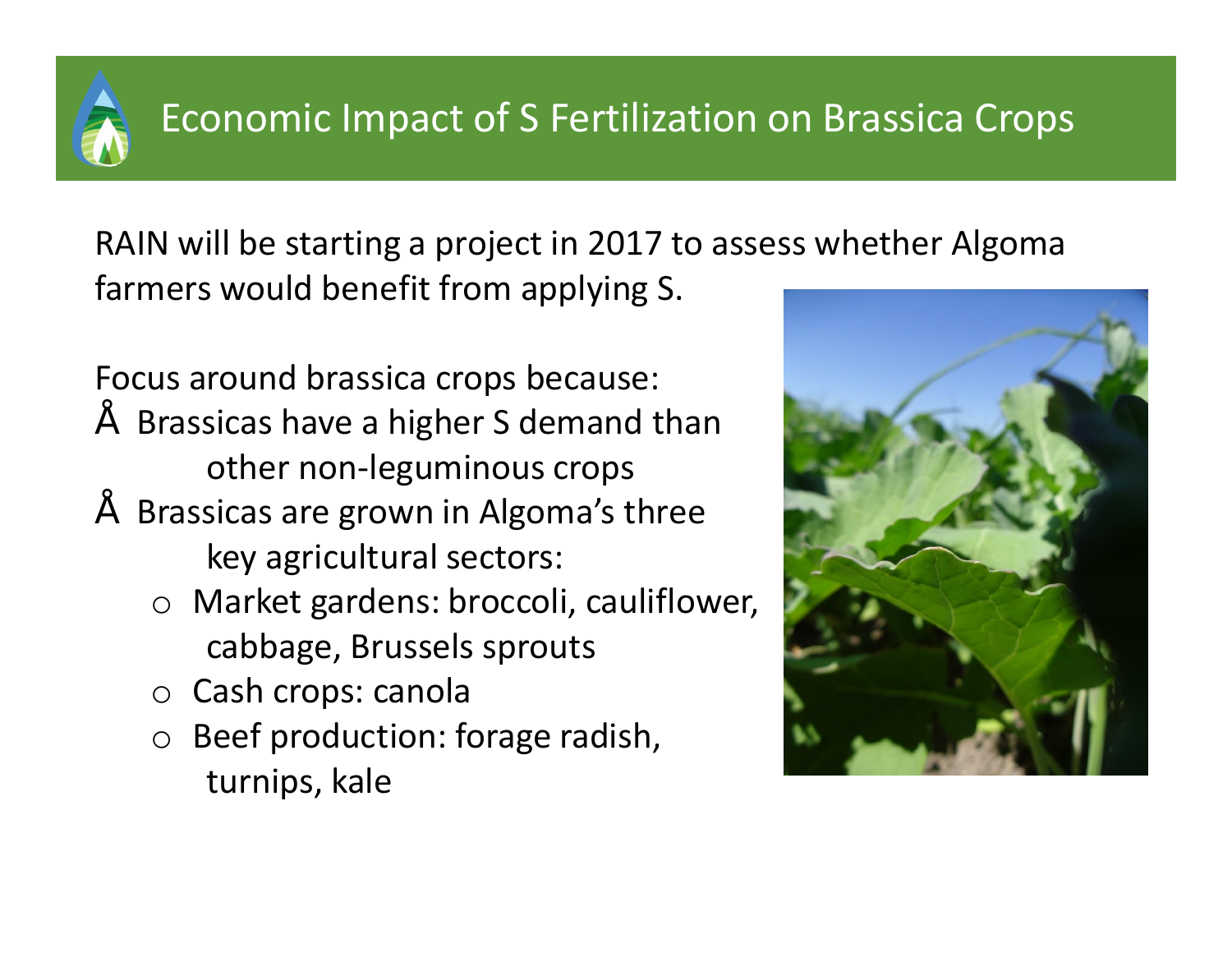

Three field trials in 2017:

- Comparing annual and biennial/perennial brassica **vegetables**' responses to various rates of sulphur fertilizer
- Determining **canola** responses to different types and various rates of sulphur fertilizer
- Investigating the economics of applying sulphur fertilizer to a **forage brassica** crop

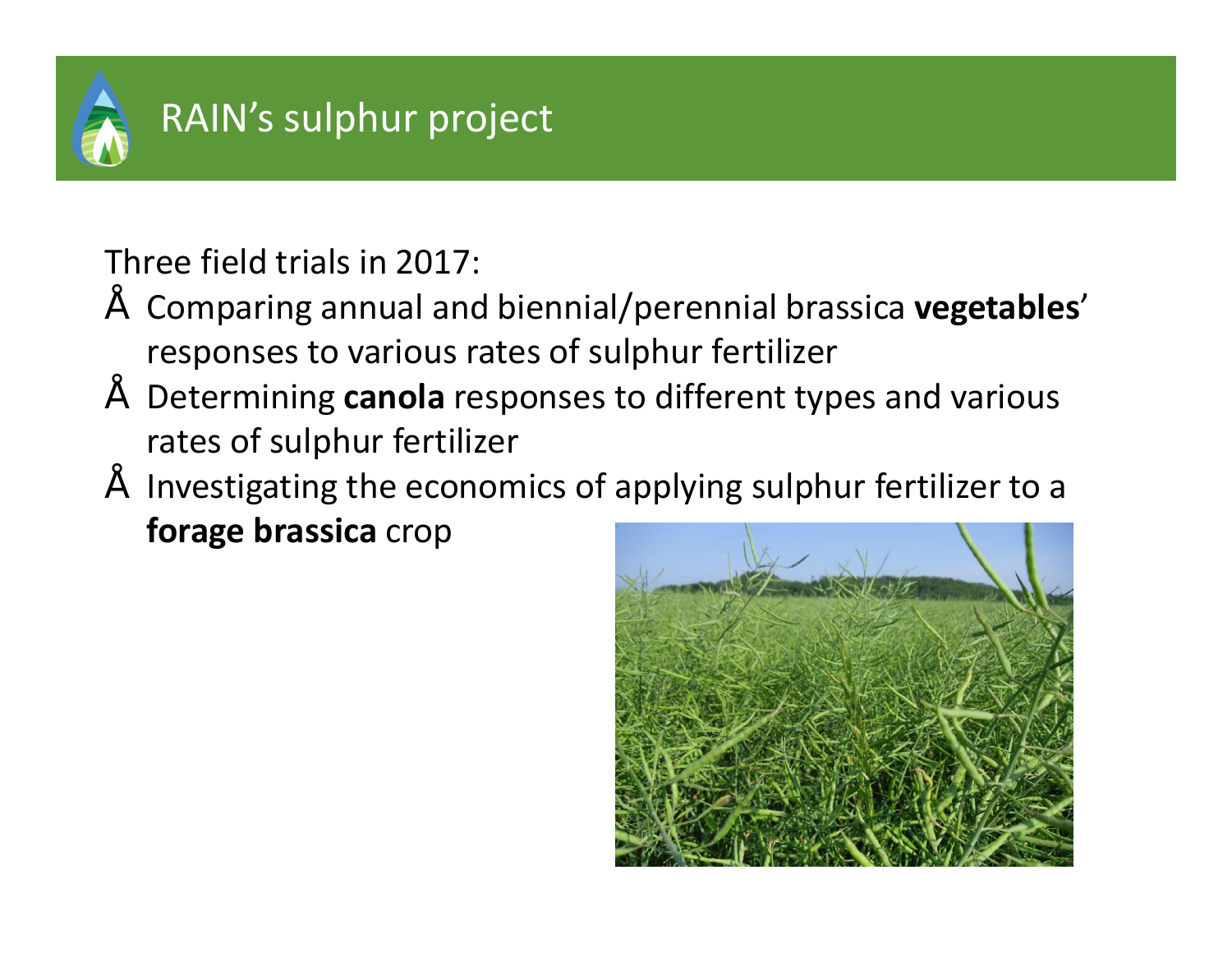

Comparing annual and biennial/perennial brassica vegetables' responses to various rates of sulphur fertilizer

- Broccoli, cabbage, cauliflower, Brussels sprouts
- Apply S at rates of 0, 12, 24, 36, and 48 kg/ha
- MERS for each crop, and if they are different between annuals and biennial/perennials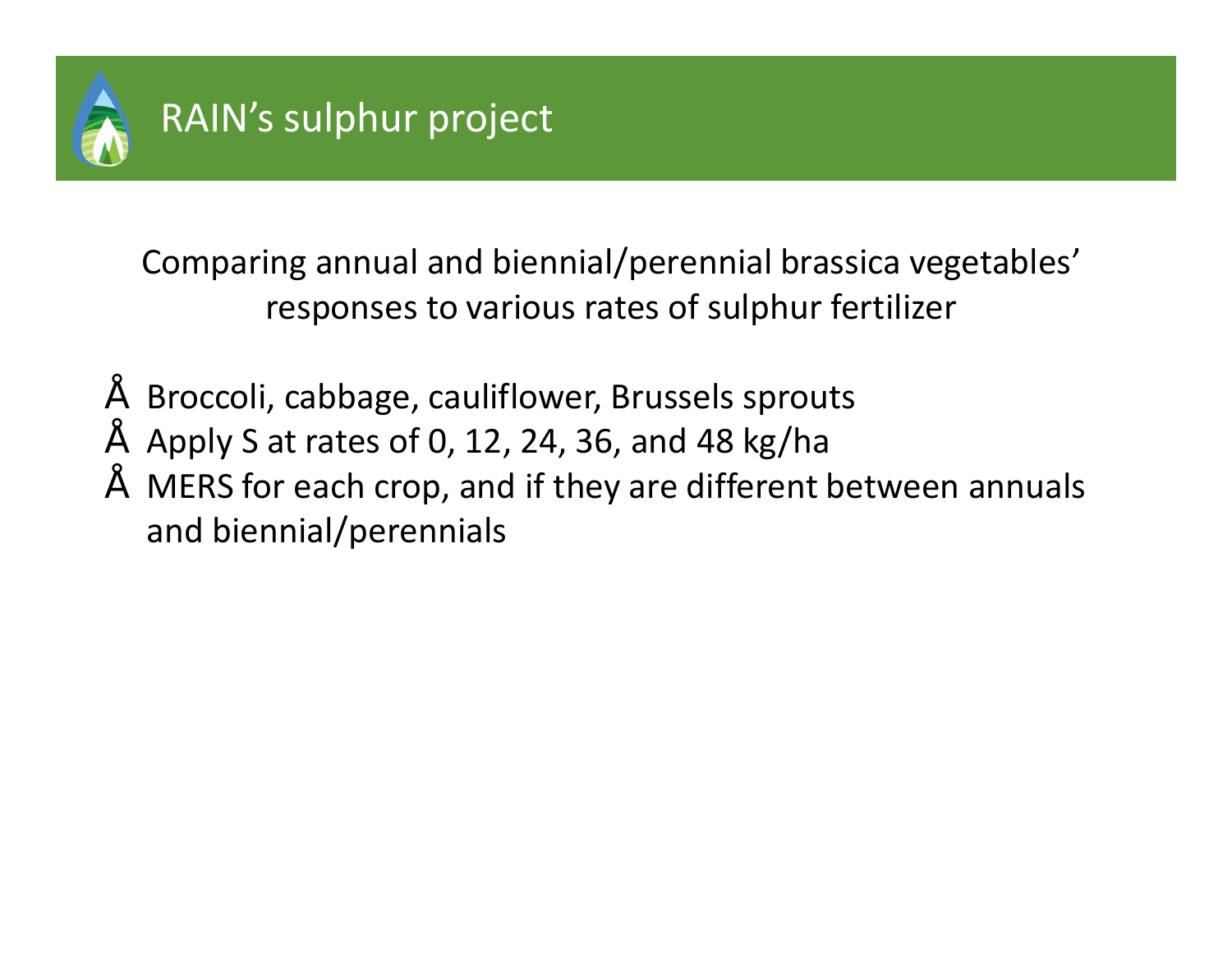

Comparing annual and biennial/perennial brassica vegetables' responses to various rates of sulphur fertilizer

- Total yield
- Marketable yield
- Shelf life

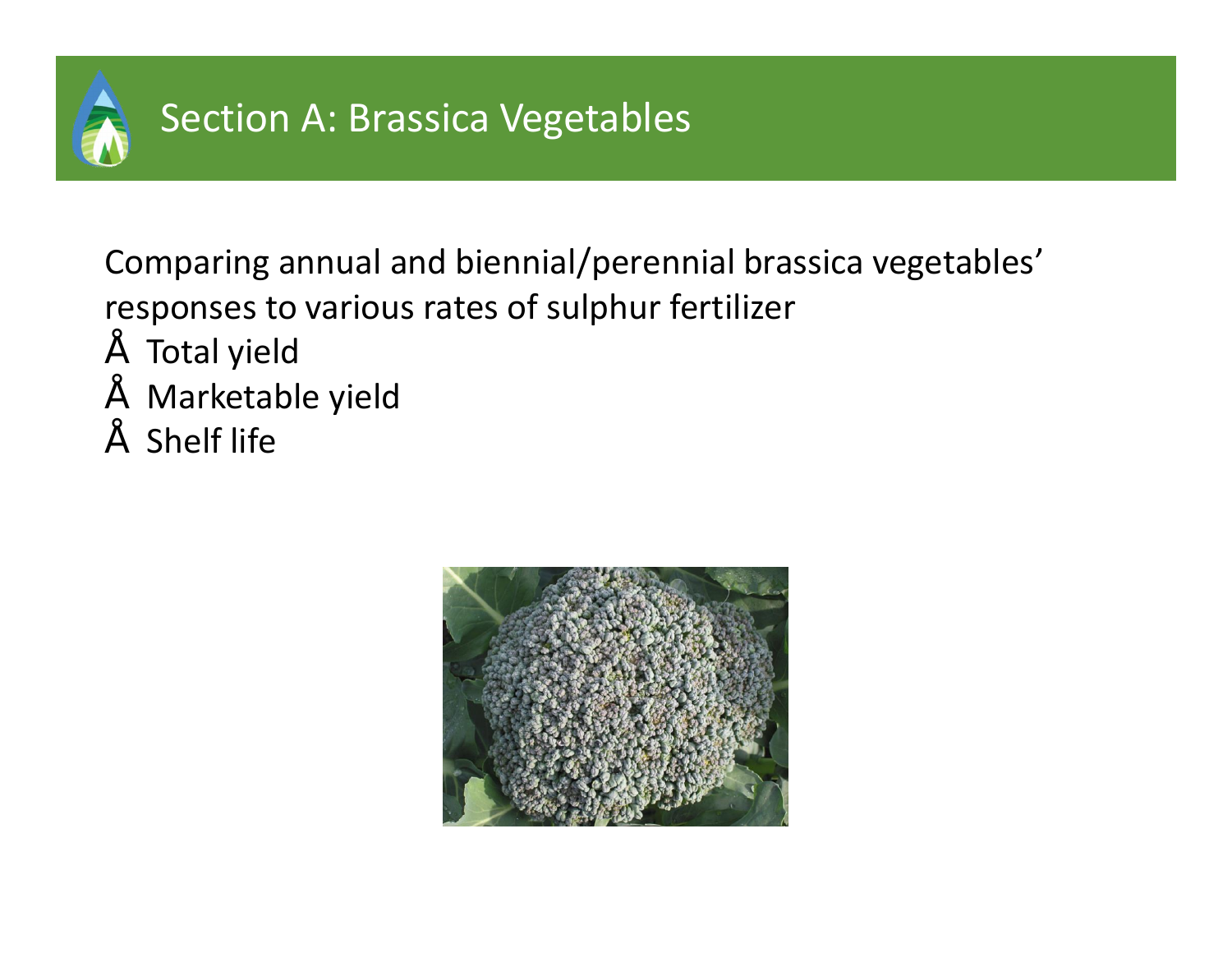

We are looking for two farmers to help us with this trial.

These farmers will:

- Be growing at least one annual and one biennial/perennial
- Communicate with RAIN researchers so data collection and harvest run smoothly for both parties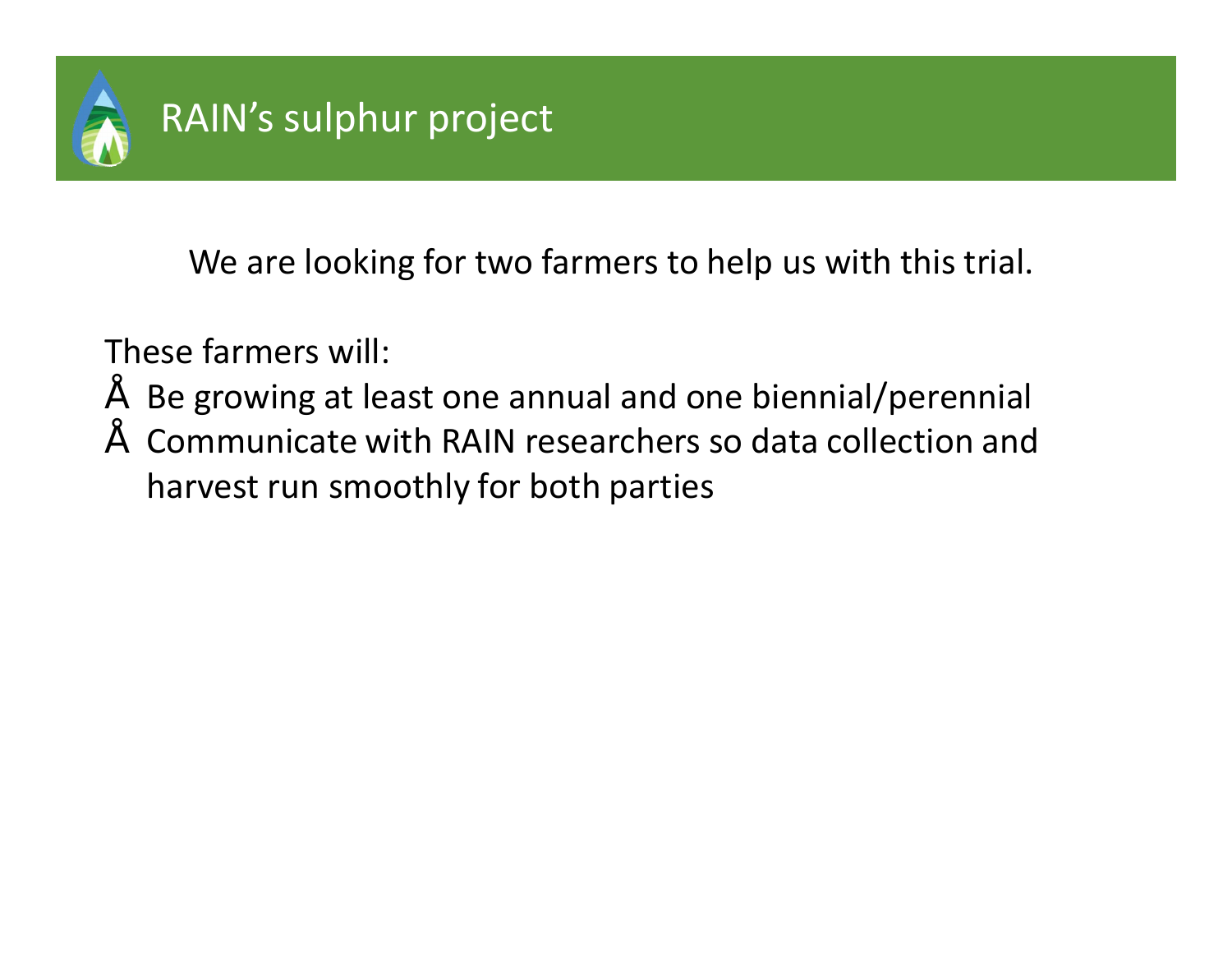

## Outcomes of this project

- Ensure farmers are not spending money on unnecessary fertilizer while not missing out on yield/quality potential
- Provide interim recommendations until provincial ones are developed
- Support development of provincial recommendations for sulphur

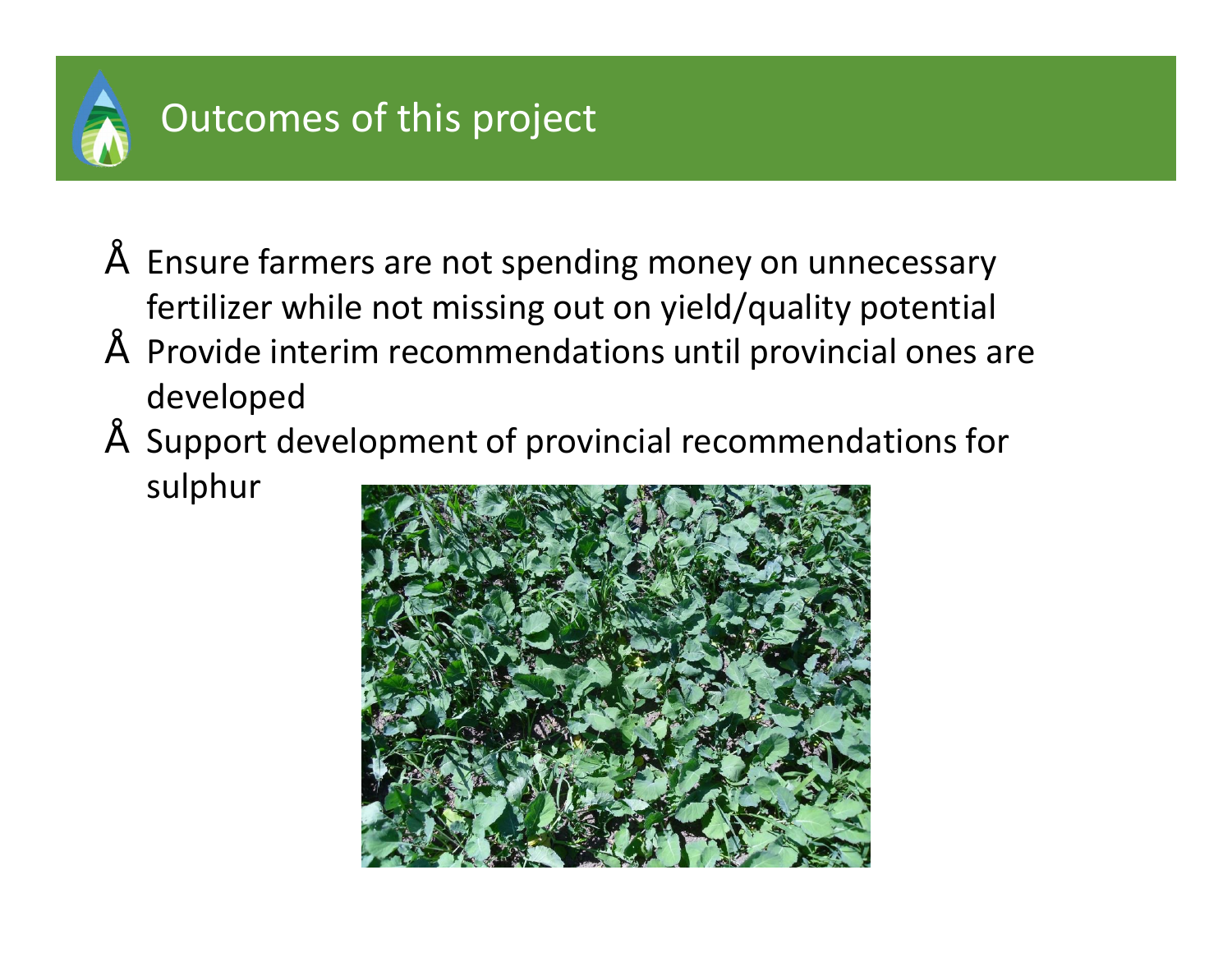

#### **We need your input!**

RAIN is conducting a survey to identify topics of interest for future projects.

Survey is available online at rainalgoma.ca/research

Paper copies are available from Christine today.